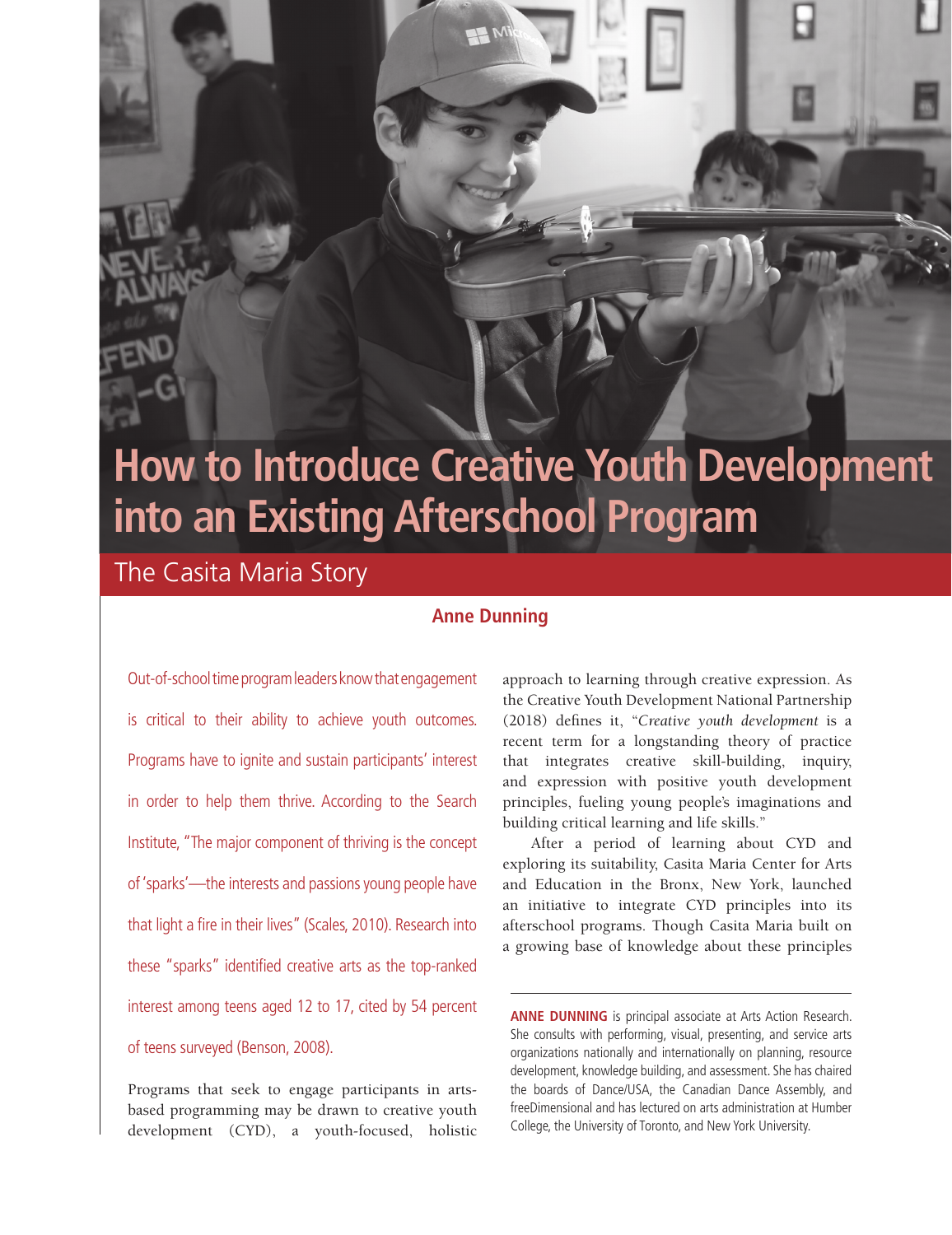and how to implement them, its staff had to integrate new practices into the existing program and extend the principles to reach youth with a wide range of ages and experience levels. As an initial pilot phase of the program launched in spring 2018, I was engaged as its evaluator. The resulting observation and evaluation has provided useful information for practitioners who want to reap the benefits of CYD programming.

## Casita Maria and Creative Youth Development

Founded in 1934, Casita Maria has a long history of providing enriching afterschool and summer camp learning and arts opportunities in East Harlem and the South Bronx. According to Executive Director Haydee Morales, Casita Maria aims to "create a high-quality, fun learning environment that fosters excellence in creativity, learning, and life" (Morales et al., 2019). Programming serves young people from kindergarten through high school. The organization has owned and operated its current arts learning facility in the South Bronx since 2009. The community is 76 percent Latinx and 21 percent African American, with a growing constituency of new immigrants and migrants. Casita Maria has built ongoing relationships with schools, the school district, and local artists and arts organizations, all of whom support and enrich the educational programming.

Casita Maria launched its CYD initiative in 2018, after studying the approach, building buy-in from the organization's leaders, and designing a customized program with support from the Rockefeller Brothers Fund. The existing afterschool programming already included a robust music program, including instruction in violin, percussion, and piano, as well as chorus and musical theater. The organization's commitment to creative arts programs in the community was evident in its participation in BLITZ (a Bronx-based Latin jazz ensemble with Arturo O'Farrill), the annual South Bronx Culture Trail Festival, The Mural at Casita Maria, and exhibitions in the Casita Maria Gallery. Though the educational and creative arts programming was successful, staff lacked a shared institutional understanding, language, and training base that would center the work around a common goal. Leaders made a commitment to integrating CYD in order to better align Casita Maria's youth programs with the organization's belief in the arts as a community-building resource and as a means of empowering youth to take collective action toward social justice.

## Why Integrate CYD Principles?

CYD's focus on creativity and engagement with professional artists and arts activities supports the "spark" that activates young people's interest and engagement (Scales, 2010). Although CYD can focus on artistic skill-building (McClanahan & Hartmann, 2018), it is also a youth development approach that can be applied broadly to learning through creative inquiry in diverse fields. The principles of CYD (see box) are consistent both with the tenets of positive youth development and with best practices in many arts-based afterschool programs.

### **Ten Principles of Creative Youth Development**

Montgomery, Rogovin, and Persaud (2013) identify 10 principles of effective CYD programming:

- 1. Instructors are professional, practicing artists and are valued with compensation for their expertise and investment in their professional development.
- 2. Executive directors have a public commitment to high-quality arts programs that is supported by sustained action.
- 3. Arts programs take place in dedicated, inspiring, welcoming spaces and affirm the value of art and artists.
- 4. There is a culture of high expectations, respect for creative expression, and an affirmation of youth participants as artists.
- 5. Programs culminate in high-quality events with real audiences.
- 6. Positive relationships with adult mentors and peers foster a sense of belonging and acceptance.
- 7. Youth participants actively shape programs and assume meaningful leadership roles.
- 8. Programs focus on hands-on skill building using current equipment and technology.
- 9. Programs strategically engage key stakeholders to create a network of support for both youth participants and the programs.
- 10. Programs provide a physically and emotionally safe space for youth.

CYD has been documented primarily in teen learning environments (Hirzy, 2011; Levine, 2002; Montgomery et al., 2013). However, with modifications, it can be adapted for other age groups, including tweens (McClanahan & Hartmann, 2018).

Multiple intelligences theory (Gardner, 1983) holds that individuals process information in many different ways. Studies indicate that providing multiple ways for participants to access material improves learning outcomes (Hattie, 2012). With its emphasis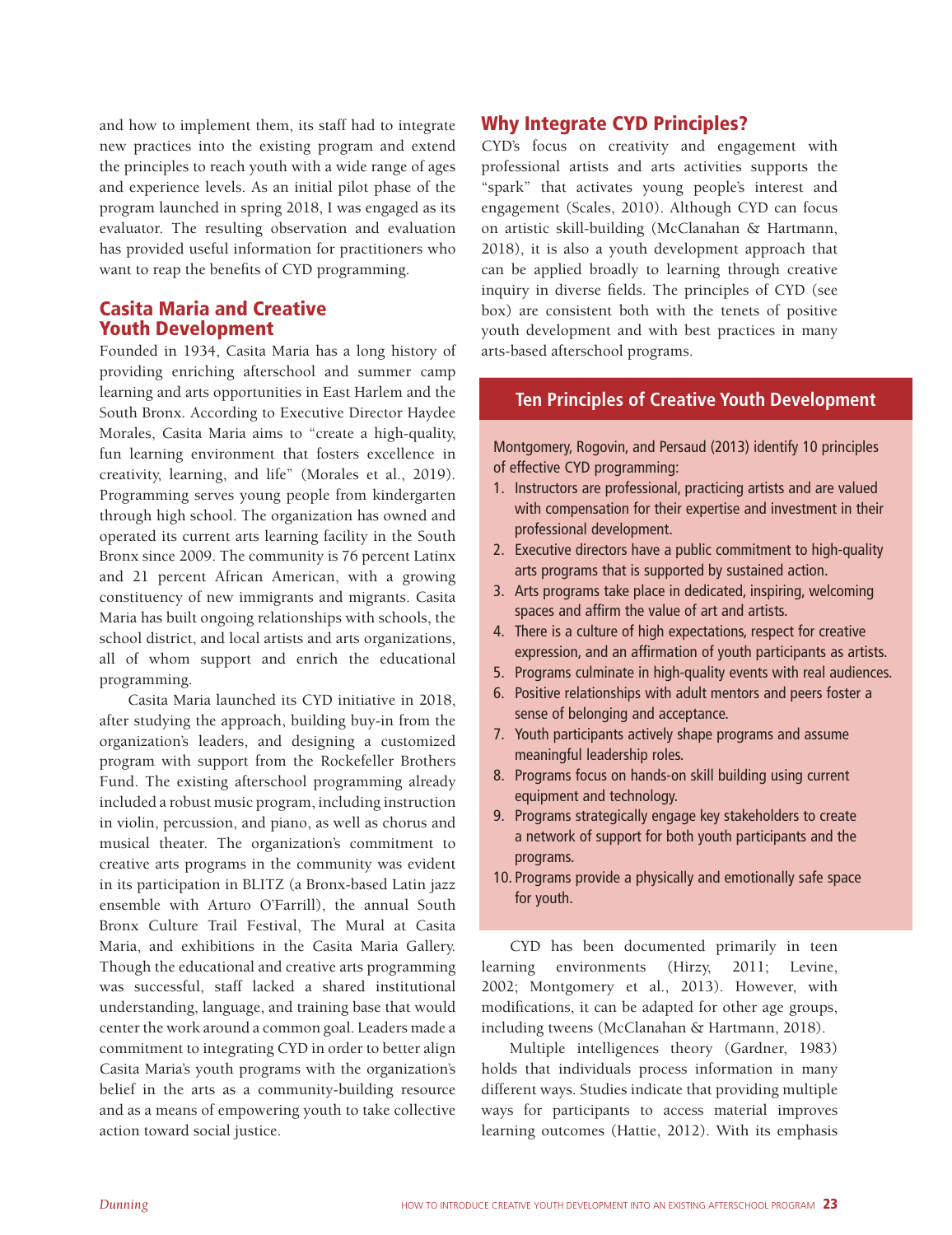on experiential learning and creative expression, CYD has the potential to develop multiple intelligences (Gardner, 1999), including those not typically developed in school classrooms.

Research is proving that CYD learning has impact on participants' critical thinking skills, well-being, and confidence. In her 2018 blog post "There Are Not Enough CYD Programs," Denise Montgomery states, "Many youth participants in CYD programs attest that their involvement changed the trajectory of their lives. Additionally, numerous young people state that participation in a CYD program effectively saved their lives." Many authors have established the value of afterschool arts programming, including high levels of youth engagement that contribute to substantial learning and enhanced critical thinking (Holloway & LeCompte, 2011; Lampert, 2011). Other benefits for young people include heightened confidence and sense of agency (Dworkin, Larson, & Hansen, 2003).

### Integrating CYD into an Existing Program

The evaluation of Casita Maria's CYD programs was built around a series of 46 observations I conducted between May and December 2018. I not only observed CYD components in the actions of adult leaders and program participants but also discussed program intentions and delivery with Casita Maria staff. For consistency, I worked with an evaluation and engagement rubric, which I completed at each observation. This rubric enabled me to compare sessions prior to, during, and after implementation of CYD principles. In addition, I designed a self-report survey, which I administered to 148 participants in grades K–5 at the beginning of programming and to 131 participants at the end. Survey responses provided data on trends by grade level but not on individual progress.

For practitioners who are interested in integrating CYD principles into existing afterschool programs, the Casita Maria experience provides some useful insights. The pilot program in 2018 helped staff identify five approaches that continue to facilitate the ongoing process of integrating CYD principles:

- 1.Create a learning environment that is distinct from traditional school-based structures and learning approaches young people regularly encounter.
- 2.Focus on building and sustaining positive caring relationships with adults.
- 3.Value participants' creativity and provide platforms to showcase their creative work.
- 4.Integrate CYD principles cumulatively and in ways

appropriate to young people's cultural experiences and developmental growth.

5.Foster community and a sense of belonging.

## Distinctive Learning Environment

To change the perceptions and behaviors of participants, programs must change the environment and what it signals about their experience. CYD Principle 3 is that "arts programs take place in dedicated, inspiring, welcoming spaces and affirm the value of art and artists" (Montgomery et al., 2013).

Casita Maria maintains several dedicated arts studios at its facility on Simpson Street in the Bronx. These bright, inviting spaces offer room to move around and access to equipment and materials. A dedicated lounge space on the sixth floor allows teens to create their own space and share their inspirations with others. Because it owns the Simpson Street facility, Casita Maria has access to spaces that other afterschool programs might not regularly be able to use, including not only the arts studios but also an auditorium and gym.

Still, many of the rooms in the Simpson Street building, as well as in the Harlem facility, are traditional classrooms. Casita Maria staff thus have experience with a common challenge in afterschool arts programming: They are using a physical environment that was not designed for the work they are doing and to which they can make only minimal changes. Teaching artists and group leaders have adopted the following practices to establish creative and collaborative environments within the physical constrictions:

- Positioning youth in the space. Especially effective are arrangements in which youth and mentors sit in a semi-circle or a circle.
- Enabling movement. Especially for younger children, the ability to move around encourages creativity and signals that this environment is different from school.
- Providing a forecast. Group leaders post a written greeting and overview of every session. This visible reminder both sets expectations and gives participants the information they need to feel in control of the experience.
- Developing a creative and interactive environment. Group leaders may play music, show a video, start a song, or encourage dialogue among youth to get creative juices flowing.
- Providing tools. Open access to tools (such as cameras, art supplies, or laptops), inspirational images, or games can allow youth to explore their creative instincts in their own time.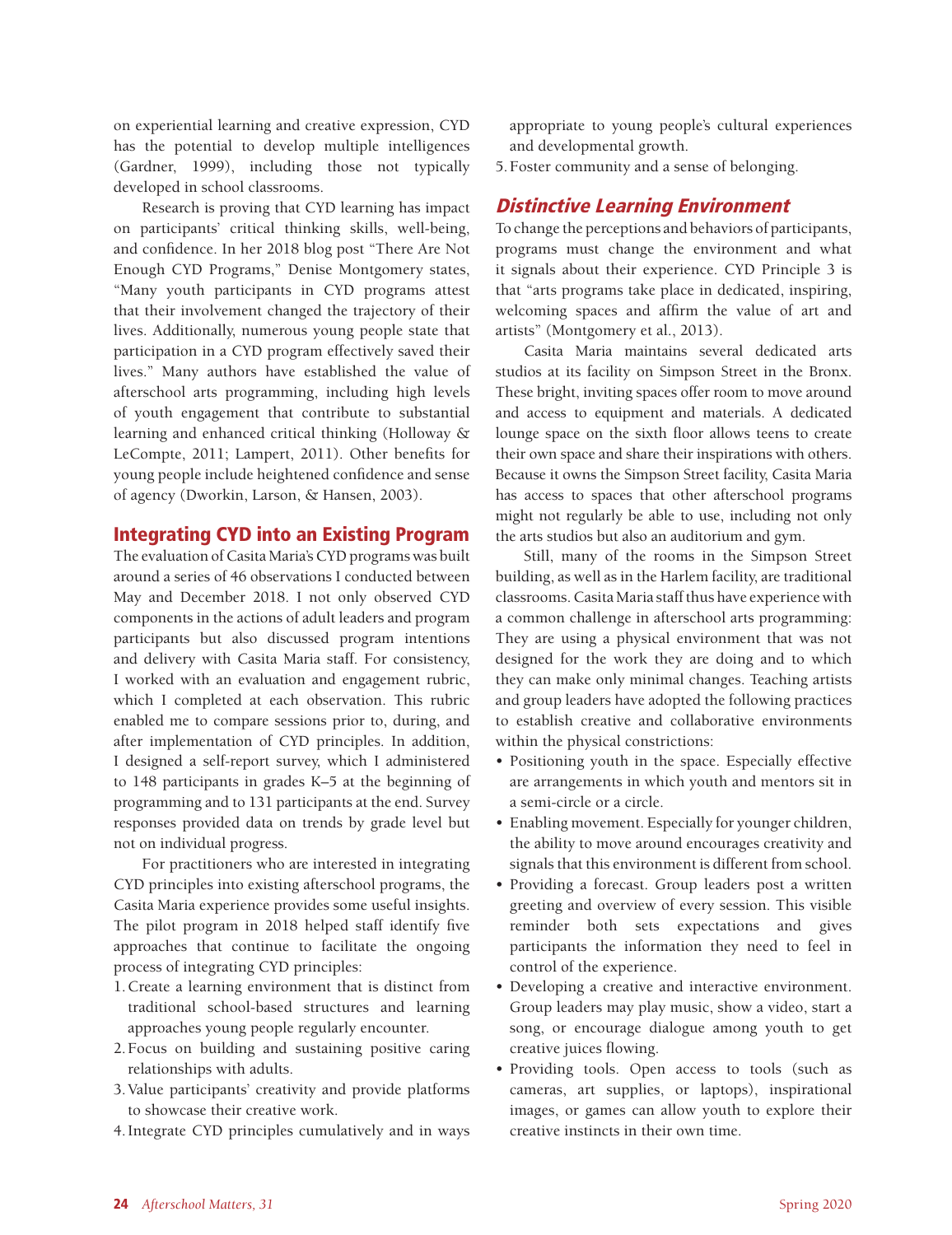Language used in program sessions should assert and acknowledge that we are all artists, musicians, writers and creatives. Similarly, our spaces are not classrooms, but community studios, and youth participants are identified not as students but by the activity they are engaged in. All these changes help to distinguish CYD programming as separate from

the school environment. the school environment.<sup>99</sup><br>— *Creative Youth Development at Casita Maria* 

Center for Arts & Education: Staff Toolkit (Morales et al., 2019)

• Transitioning from the language of school. Rather than using such terms as *teacher, student*, and *classroom*, program staff use words like *mentor, artist, scholar, maker, practice, rehearsal*, and *studio*.

Knowing that many environments for young people are rules-based, Casita Maria set up its CYD environments to give young people opportunities to shape own their experiences. Rather than setting rules, leaders work with participants to shape behavioral norms and set shared expectations—moving from top-down rules to self-generated behavioral norms. In ways that are appropriate to participants' ages and development, Casita Maria follows CYD Principle 7 (Montgomery et al., 2013), giving participants input into programming and supporting them to assume leadership.

In the lower grades, children need structure to stay focused and engaged. Group leaders and teaching artists give these children opportunities to make creative decisions within set projects or to choose between specified options. Children are invited to take limited leadership roles within their groups. A session in which sixth graders learned to make their own simple bath salts shows how decision-making and leadership opportunities are inherent in Casita Maria's CYD approach. Before CYD integration, the children were given pre-measured quantities of ingredients and a recipe. They simply followed the group leader's instructions to assemble the bath salts. After CYD integration, small groups of eight to 10 children were seated around shared tables on which ingredients were placed. Each participant took a turn reading the instructions and demonstrating a step in the process by measuring out and adding an ingredient. Then group members passed the materials around so they could add them to their own mixtures, often helping each other as needed. Throughout the process, the group leader prompted participants to talk about why they thought specific ingredients were being added or to describe changes they observed as they added ingredients.

At later developmental levels, participants' opinions and ideas become more integral to program development, and the programming emphasizes autonomy. Youth shape some of the programming and influence program elements including content, space design, and snack options. Educators, teaching artists, and program staff are open and flexible, encouraging participants to share their suggestions and demonstrating trust by accepting and integrating these ideas. For example, I saw high school youth suggest ways to restructure the daily agenda; they also identified topics they wanted to explore in their projects.

# Positive, Caring Relationships

One of the tenets of CYD programming, and of positive youth development generally, is the opportunity for young people to engage in positive mutual learning relationships with trusted adults (CYD Principle 6). At Casita Maria, group leaders, teaching artists, staff members, and tutors work with participants regularly, getting to know them and supporting their individual trajectories.

An important element of the Casita Maria pilot initiative was training and coaching to help group leaders and teaching artists shift from traditional classroom "teaching at" relationships to CYD-informed "learning with" relationships. The Casita Maria team encourages educators, teaching artists, and program staff to celebrate participants' successes, giving young people confidence and driving their desire to succeed. The educators and creative arts teaching staff regularly highlight the creative work or ideas of individual participants as examples for others.

For example, in one elementary-level session I observed just before the December holidays, the group leader helped participants share their holiday traditions. Children created ornaments and symbols of their own family holiday traditions to put on a tree the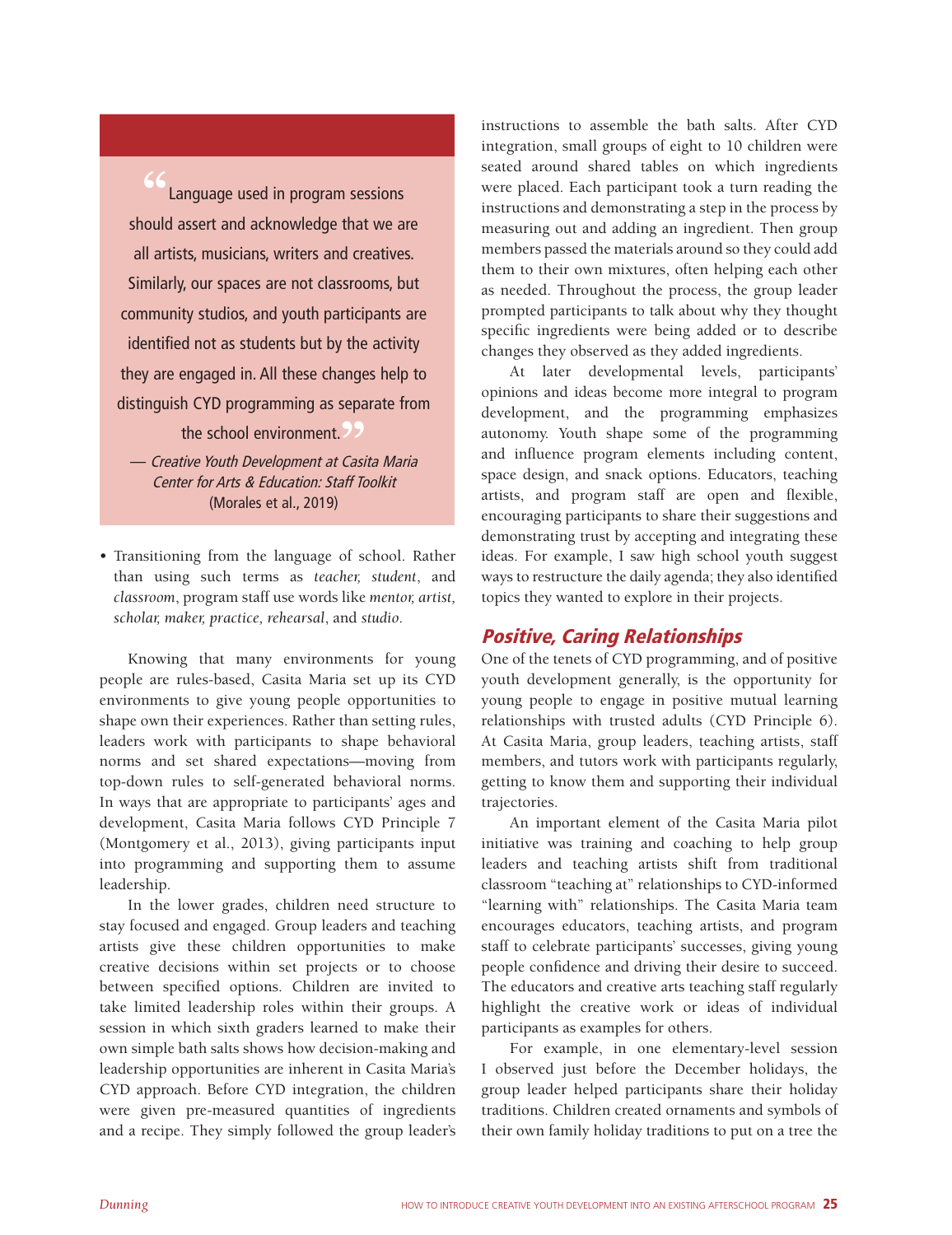leader had drawn on the board. The children seemed excited to put their ornaments on the tree. The group leader admired their work and then asked the children to share a story. Every participant had a special moment and was celebrated by the group leader.

 Program educators, teaching artists, and staff are encouraged to approach work with the youth as a process of shared inquiry in which they support participants' curiosity, draw out ideas, and ask questions rather than giving answers. Participants are asked to share what they think, not just what they know. An attitude of "Let's see what's possible," rather than an insistence on existing structures and approaches, informs adults' responses to participants' ideas.

# Value Participants' Creativity and Showcase Work

Though Casita Maria programs were always committed to high-quality arts learning (CYD Principle 2), they had not always showcased participants' creativity or shared the quality of their work (Principle 5). As part of the CYD integration, program staff renamed the Youth and Community Gallery as the Young Artists Gallery and dedicated the space to the artwork of Casita program participants only. At the same time, staff more intentionally structured culminating program performances to raise awareness of and

**"**At Casita Maria, young people participate in performances and exhibitions including the Young Artist Showcase, South Bronx Culture Trail Festival, holiday shows, and recitals. These events are a great way to boost engagement. When young people outside of Casita Maria see what's going on, they want to join, too. Culminating events also allow youth to be seen in a new way outside of their family and friends. and friends. <sup>>></sup><br>Freative Youth Development at Casita Maria

Center for Arts & Education: Staff Toolkit (Morales et al., 2019)

demonstrate respect for the young people's creative work. Opportunities were added to showcase youth talent at events such as the South Bronx Culture Trail Festival and openings in the Casita Maria Gallery.

Casita Maria strategically engages key stakeholders to create a network of relationships and connections to support the afterschool programs and participating youth (CYD Principle 9). Through its Creative Arts program—a public performance and exhibition program for local communities featuring the work of professional artists—Casita Maria engages with professional artists, musicians, and creative leaders. Seeing this engagement as an important asset for CYD, Casita Maria has connected the professional artists in these programs with afterschool participants. For example, in fall 2018, Casita Maria gave teens an opportunity to work with a professional mural artist. The teens also participated as subjects for new works to be exhibited both at Casita Maria and at the Massachusetts Museum of Contemporary Art. Such opportunities not only enrich learning opportunities for Casita Maria participants but also provide real-life examples of creativity and collaboration in action.

As part of this connection, Casita Maria programs provide the best possible tools and materials, such as musical instruments, art supplies, and computers. Program participants are expected not only to use these tools in appropriate ways but also to maintain them carefully. For example, all young musicians in the violin program receive violins and bows that they take home. They are taught the proper ways to care for, store, and transport their instruments. The staff CYD toolkit instructs staff to "have program participants mentor each other on how to care for equipment."

# Developmentally and Culturally Appropriate CYD Integration

Casita Maria's programs are structured to support the needs of individual participants as they develop. Recognizing differences in how participants learn, and then supporting their development with appropriate programs and with personally and culturally relevant material, engages young people and encourages them to express their own creativity.

Casita Maria's comprehensive programming creates a cumulative learning and development environment for many participants. Year-to-year retention rates are high and increase with age: 40 percent in elementary programs, 65 percent in middle school, and 90 percent in high school.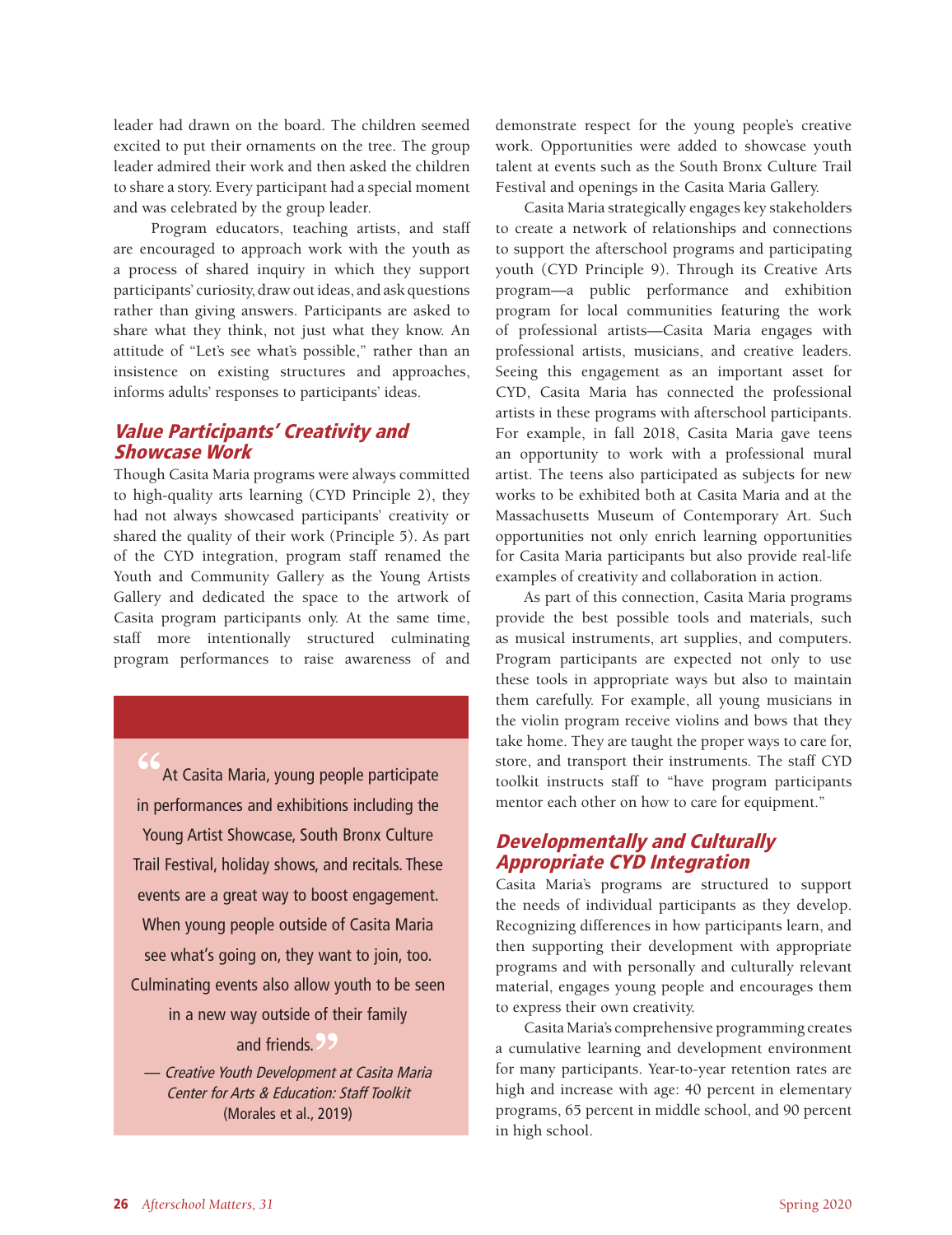The programs focus on age-appropriate aspects of creative development at each stage. In the primary grades, children tend to interact well with each other and have strong relationships with caring adults. Casita Maria's programs for these children focus on creating a culture of high expectations, valuing creative expression, and affirming participants as artists. CYD practices also encourage children to start to develop critical thinking and problem-solving skills. For example, participants in one grade 2 storytelling class I observed were prompted at various points in a story to share ideas about how the protagonist could solve problems, such as how to get into a giant's home without waking the giant.

In middle school, young people are trying to figure out who they are and how they relate to others, including adults. Casita Maria programs focus on positive relationships with adults and peers to foster a sense of belonging and acceptance. As participants' capacities increase, staff introduce use of modern equipment and technology for hands-on skill building. For example, middle schoolers can work with software to make short movies. High-quality public culminating events that showcase their work motivate young people to do their best. The programs build autonomy by gradually increasing opportunities for participants to take on group leadership. For example, in an improv session, sixth- and seventh- grade participants took turns leading the group in movements based on the sequence established by previous leaders.

At the high school level, the CYD principles really come into play. Older youth need opportunities to engage in problem solving, to actively shape programs, and to assume meaningful leadership roles. For example, young teens who identified as female worked together to plan and deliver a leadership summit for girls, incorporating both artistic expression and advocacy to elevate young women's voices.

Programs and curriculum units are inclusive and differentiated so that all participants can find their own voices and personal resonance with materials. Casita Maria's CYD programs are designed with a mix of independent and collaborative activities. Young people who need opportunities to build confidence to speak up can do so through independent work, while those who need to build teamwork and listening skills can do so through group work.

One of the most important connections in Casita Maria's integration of CYD practices into existing programs was linking the activities in the afterschool programs to exhibitions and programming in the

Creative Arts programs. By experiencing the work of professional artists in tours of the Casita Maria Gallery and in performances of art forms such as Latin jazz, participants were inspired to experiment with their own creative expressions. They were able both to appreciate the work of professional artists and to see themselves as artists.

Even more valuable for many participants was the connection between the Creative Arts programs

**"**Consistent with CYD practice and in an age-appropriate way, Young Artists choose their medium and style, work in peer groups, and focus on social justice issues as they analyze real-life activists and imagine their own Mujeres Guerreras/Warrioress. Guerreras/Warrioress. <sup>99</sup><br>— Creative Youth Development at Casita Maria

Center for Arts & Education: Staff Toolkit (Morales et al., 2019)

and their own cultures. One particularly effective unit engaged participants in creating their own female superheroes based on La Borinqueña by Edgardo Miranda-Rodriguez, a female superhero whose powers are drawn from the history and mysticism of Puerto Rico. This inspiration encouraged many young people to explore their own cultural roots in Puerto Rico; to learn more about social justice issues and community activists; and to experience strong, positive characters who are members of their own communities.

## Community and Belonging

The success of the CYD integration depended on encouraging participants to feel safe and to experience Casita Maria as a place where they belong.

One way Casita Maria fostered community and belonging was to create shared rituals, such as consistent introduction and conclusion rituals for group sessions. A closing ritual, for example, might include sharing, reflection, and transition. The teaching artist or group leader might initiate the closing ritual by bringing participants together into a circle and asking who would like to share what they created that day. After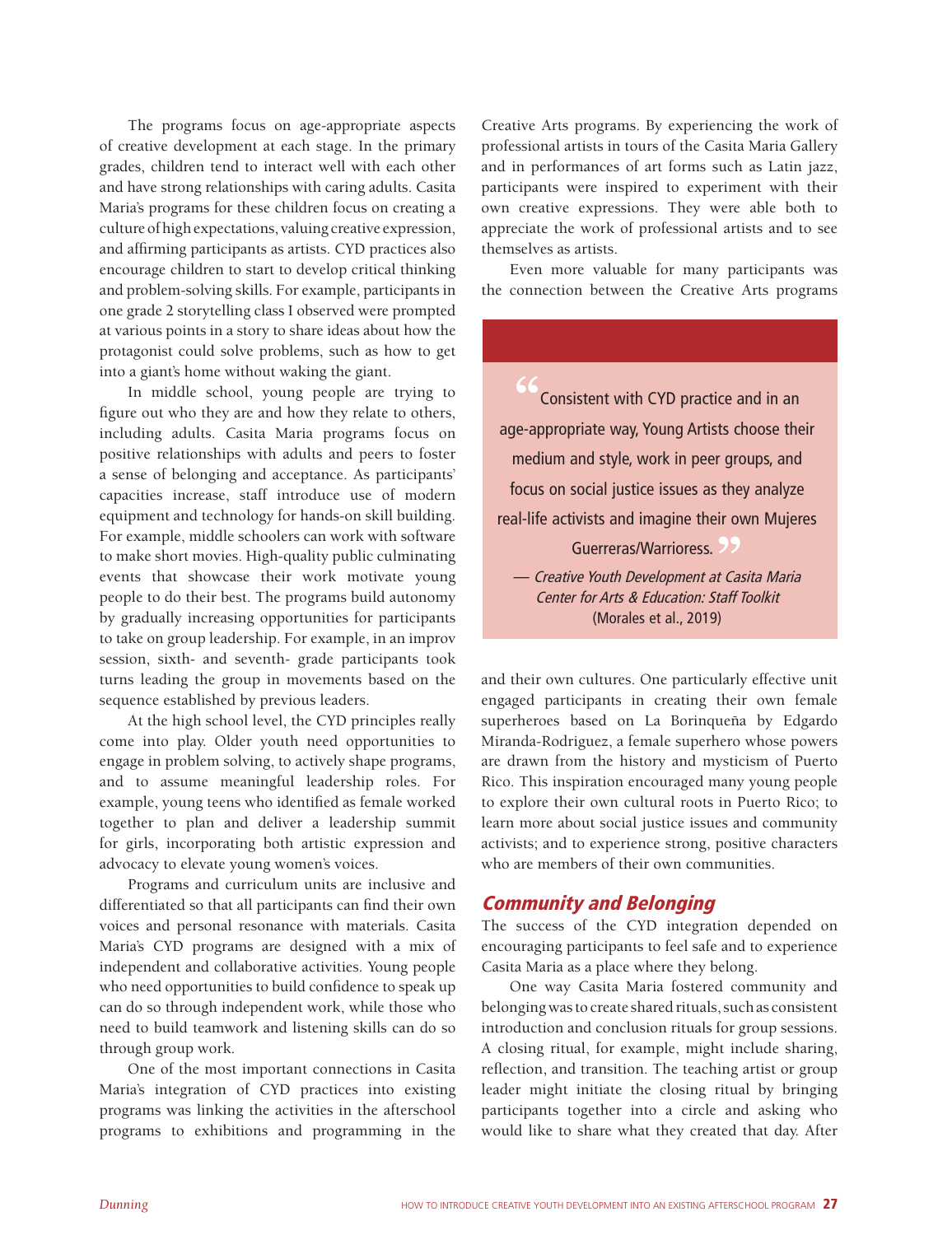the group celebrates the accomplishments of those who choose to share, the teaching artist might ask all participants to reflect on their experience, asking questions like "What did you discover today? What surprised you? What would you like to learn more about?" To transition out of the activity, the leader might help participants get ready for the rest of their day with a simple breathing or stretching exercise. Such shared rituals develop relationships among participants and leaders, set expectations, and establish a safe space for creative expression by separating the experience from other activities.

Another way to foster belonging is to encourage participants to personalize the space in which they

**"**You should encourage youth to contribute their own ideas, artwork, or signage to the space. signage to the space. **99**<br>— Creative Youth Development at Casita Maria Center for Arts & Education: Staff Toolkit

work. By designing the space together, they develop a feeling of ownership and create spaces that feel personal and welcoming.

(Morales et al., 2019)

Casita Maria further enhances community and belonging by involving participants in the process of establishing and enforcing expectations through groupdefined behavioral expectations. Call-and-response cues, for example, help to focus participants' attention. I saw the teaching artist in musical theater program sessions refocus middle schoolers' attention with the call "Quiet on the set!"—to which all participants would reply in unison, "Quiet!" Collaborative work, from simple tasks such as volunteering to distribute materials through to the advanced connections that come from mentoring peers and working on group projects, also helps to build a sense of belonging.

### Youth Outcomes

At this early stage of the evolving integration of CYD principles into Casita Maria's programs, the initial evaluation has indicated positive trends in several key areas of youth development. Using a rubric to assess participating youth**,** the evaluation tracked five metrics of youth development: creativity, critical thinking, leadership and teamwork, identity and community building, and problem-solving capacity.

The CYD approach led to unique opportunities and learning for many program participants. In an all-girls comedy improv session in which the activity was to form the shape of a letter with their bodies without speaking to each other, a participant who was confident and dominant in the group appeared to struggle to convey her approach nonverbally. As I observed the exercise, she gradually began to collaborate with the others in her group. The result was an approach that incorporated the ideas of several girls to achieve the goal.

In self-assessment survey results, 44 percent of elementary-level respondents indicated an increase in their own perceptions of their critical thinking. Similarly, 20 percent of respondents reported increases in problem-solving ability, 17 percent reported stronger identity and community building, and 17 percent saw improvements in creativity. Middle school participants indicated increases in their perceptions of their critical thinking (43 percent of respondents), teamwork and leadership (57 percent), and problem solving (20 percent).

One Casita Maria teen who attended the college fair expressed to a cable reporter his appreciation for the way in which the fair presented a full range of opportunities to the community's youth. Saying that he wanted to establish his own drama school, he said he hoped to return to the college fair to offer access to the arts to other young people in Casita Maria's programs.

#### Next Steps

Integrating CYD principles at Casita Maria was a relatively smooth process. Existing resources and relationships, including Casita Maria's creative arts programs and established afterschool arts curriculum, were definitely assets. Casita Maria's diverse staff team and experienced teaching artists were also critical in translating CYD principles to reach culturally diverse youth across a wide age range.

Casita Maria intends to continue to track youth development outcomes to better establish the impact of CYD programming, including the longitudinal impact over time. Given the population with which Casita Maria works, comparative studies would facilitate better understanding of how CYD approaches support the needs of such groups as recently arrived migrants, immigrants, and English-language learners.